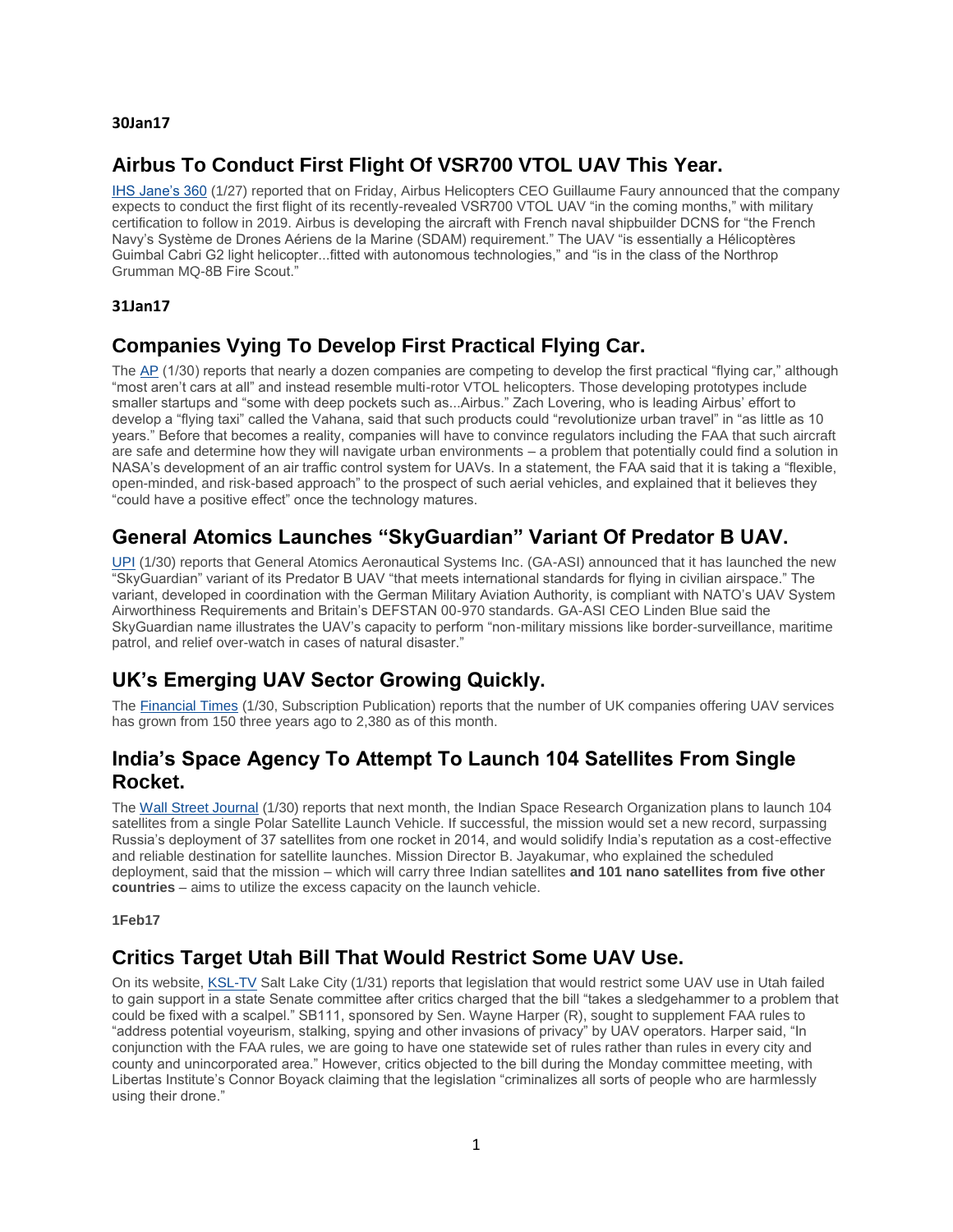## **Indiana Lawmakers Considering Bill To Criminalize UAV "Voyeurism."**

The [AP](http://mailview.bulletinmedia.com/mailview.aspx?m=2017020101aiaa&r=2980706-db54&l=023-79f&t=c) (1/31) reports that new legislation in Indiana would criminalize "remote aerial voyeurism" through the use of UAVs as well as using the devices to interfere with public officials. On Tuesday, an Indiana Senate panel "held the bill to refine its language after discussing it." Sen. Eric Koch (R), the sponsor of the bill, said that his aim is to get the state "out in front" of the issue to guard people's privacy. Many states, including Louisiana, Arkansas and Mississippi, already have passed laws to address such privacy concerns related to UAVs.

# **New Detect-and-Avoid System for Drones Completes BLOS Flight**

**Tests** Published: 30 Jan 2017

Vigilant Aerospace has completed successful beyond line-of-sight (BLOS) flight testing of its new FlightHorizon detect-and-avoid collision avoidance system for unmanned aircraft at the NASA Armstrong Flight Research Center in Edwards, California. The tests demonstrated the system's ability to provide beyond line-of-sight flight safety for both small and mid-sized unmanned aircraft to help comply with FAA regulations and integrate drones into the national airspace.

The flights tested the system's detect-and-avoid (DAA) algorithms, hardware integration and user interface performance and included nearly 100 scripted encounters between unmanned aircraft under realistic flight conditions. The system successfully detected and tracked intruder aircraft and provided traffic alerts and collision warnings on 100% of air traffic during the encounters.

Eighteen different scenarios were flown multiple times using two DJI Phantom 4 drones with one aircraft acting as the primary ownship while the other acted as an intruder aircraft. The scenarios triggered the system's traffic alerts, threat alerts and collision warnings, allowing the drone pilots to avoid collisions between the aircraft. The encounters included beyond line-of-sight flights that simulated real-world scenarios in which visual detection of approaching aircraft by ground-based unmanned pilots might not be possible due to distance, weather, altitude and speed.

The tests were observed by the FAA's senior UAV regulator, by an FCC observer to monitor radio transmissions, and were the culmination of a multi-month program of development, safety planning and test preparation. [http://www.unmannedsystemstechnology.com/2017/01/vigilant-aerospace-completes-blos-uas](http://www.unmannedsystemstechnology.com/2017/01/vigilant-aerospace-completes-blos-uas-testing-nasa-flight-research-center/)[testing-nasa-flight-research-center/](http://www.unmannedsystemstechnology.com/2017/01/vigilant-aerospace-completes-blos-uas-testing-nasa-flight-research-center/)

# **Cyberhawk Railway Inspection Completed Using UAVs** By AUVSI News

posted 6 days ago

The first internal and external structural inspection for the United Kingdom rail network has been completed by Cyberhawk Innovations. "Over the past two years we have grown our portfolio in the rail sector, due to the vast benefits on offer through the use of our UAV technology. We have carried out multiple inspection and survey projects across the U.K., and this project is testament to our ability to deliver more complex and challenging infrastructure inspection projects," says Cyberhawk Commercial Director Phil Buchan.

Cyberhawk used multiple, specially made unmanned aircraft to collect photos of the railway. The UAS method provided for a quick and safer solution, opposed to ground work, which involves scaffolding, the company says. The two-day inspection took place at Rugby rail station in Warwickshire, England.

"We were awarded a framework agreement with Network Rail in 2014, which was one of the many reasons we were chosen to undertake project, along with our Congested Areas Operating Safety Case permission to fly UAVs in urban areas and in close proximity to structures, vehicles and people," says Buchan[. http://www.auvsi.org/blogs/auvsi-news/2017/01/25/cyberhawk-railway-inspection-completed](http://www.auvsi.org/blogs/auvsi-news/2017/01/25/cyberhawk-railway-inspection-completed-using-uavs)[using-uavs](http://www.auvsi.org/blogs/auvsi-news/2017/01/25/cyberhawk-railway-inspection-completed-using-uavs)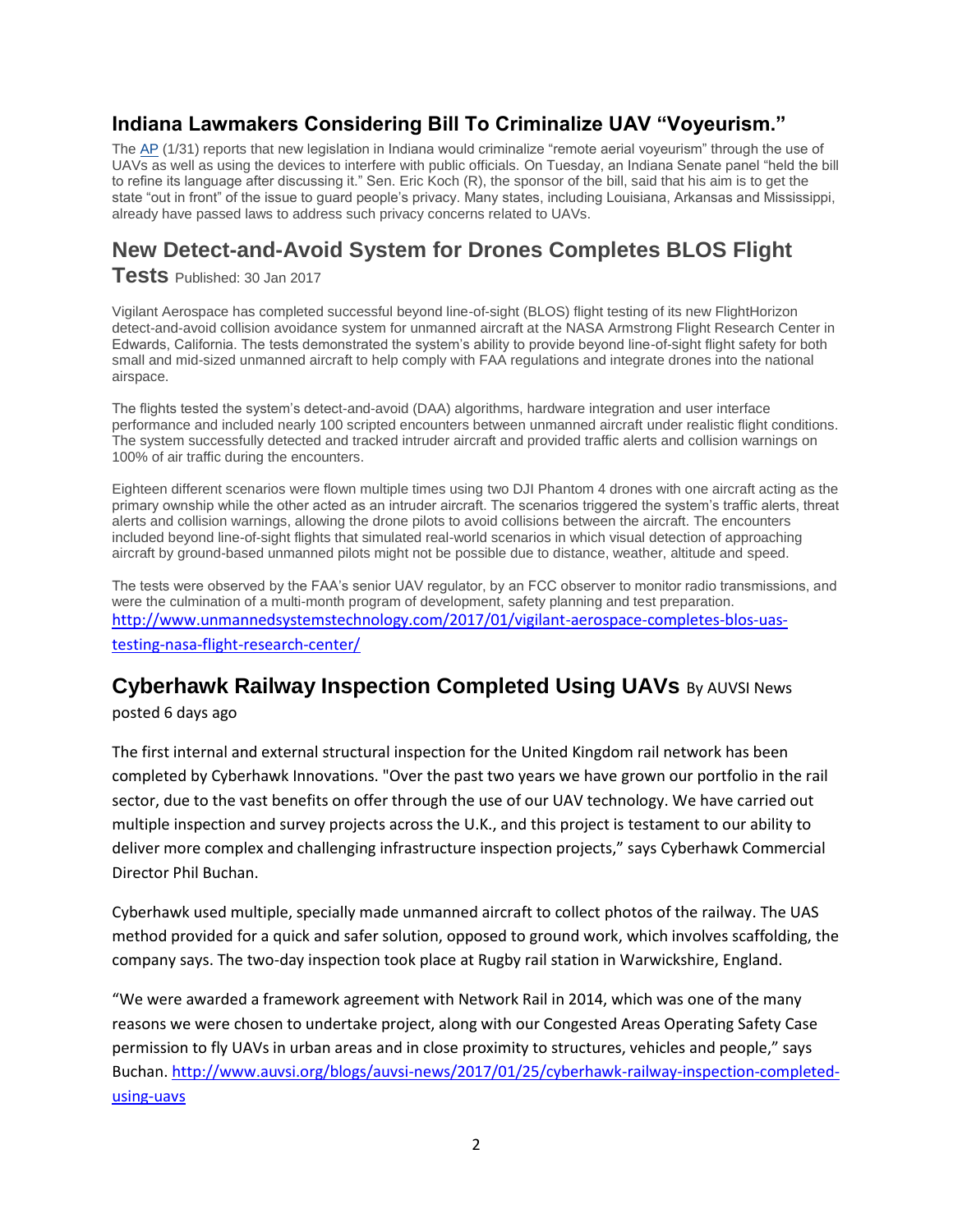### **Webinar: A UAS Program for Fire & Rescue Services** Published: 30 Jan 2017

Aeryon Labs will be running a webinar on Thursday 16th February 2017, in collaboration with the Lancashire Fire and Rescue Service (LFRS), to demonstrate how a UAS program can enhance emergency fire and rescue services. The LFRS UAS program became fully operational in September 2016, using the Aeryon SkyRanger sUAS to respond to situations such as fires, floods, collapsed structures, wildfires and animal rescues. In just four months the Aeryon SkyRanger sUAS had attended more than 70 incidents, including seven fatal road collisions, 29 missing persons, and 34 fire related incidents.

Attend this one-hour webinar session to hear from the team at LFRS as they describe: How they started their UAS program; Their roles and perspectives from pilot to senior management; Their program and community; The applications for UAS in Emergency Response

To find out how UAVs can be used by emergency fire and rescue services, and to join the discussion, register for the webinar here[: https://www.aeryon.com/uav-webinars/uas-program-fire-rescue-services](https://www.aeryon.com/uav-webinars/uas-program-fire-rescue-services)

<http://www.unmannedsystemstechnology.com/2017/01/webinar-uas-program-fire-rescue-services/>

### **2Feb17**

## **FAA Announces UAV Ban Near Super Bowl.**

The [AP](http://mailview.bulletinmedia.com/mailview.aspx?m=2017020201aiaa&r=2980706-cbeb&l=00b-56f&t=c) (2/1) reports that on Wednesday, the FAA announced that certain aircraft, including UAVs, "won't be allowed in the airspace around the Super Bowl on Sunday in Houston." FAA Administrator Michael Huerta said that UAVs "are becoming much more popular, but they also pose certain safety risks."

# **Chao at Transportation can bring much-needed change on drone**

**policy** BY JASON SNEAD, OPINION CONTRIBUTOR - 01/27/17 02:40 PM EST 7

When Elaine L. Chao appeared before the Senate committee considering her nomination to serve as the nation's next secretary of Transportation, she ably fielded questions on issues ranging from the solvency of the Highway Trust Fund to privatizing air traffic control. But one critical topic came up time and again: the Department's approach to revolutionary emerging technologies. Autonomous vehicles may one day virtually eliminate traffic fatalities and congestion. Drones, Chao noted, are "transforming the way we work, the way we do commerce." One American company, Zipline, is using drones to deliver critical medical supplies. Not in America, though; in Rwanda. Another American company, Amazon, just completed its first drone delivery… in the UK.

Why are American companies achieving these historic firsts abroad? The fault lies largely with regulators at the Federal Aviation Administration. The FAA has not kept pace with developments in the industry, and has banned all but the most basic commercial activities until it can catch up. Officials have sought to justify this command-and-control approach on safety grounds. But they exaggerate and misrepresent the harms and risks of drones, and in the process, stoke public fears of aviation disasters. In reality, not a single collision between a drone and a jet airliner has occurred, and little data exists to indicate how serious such a collision might be.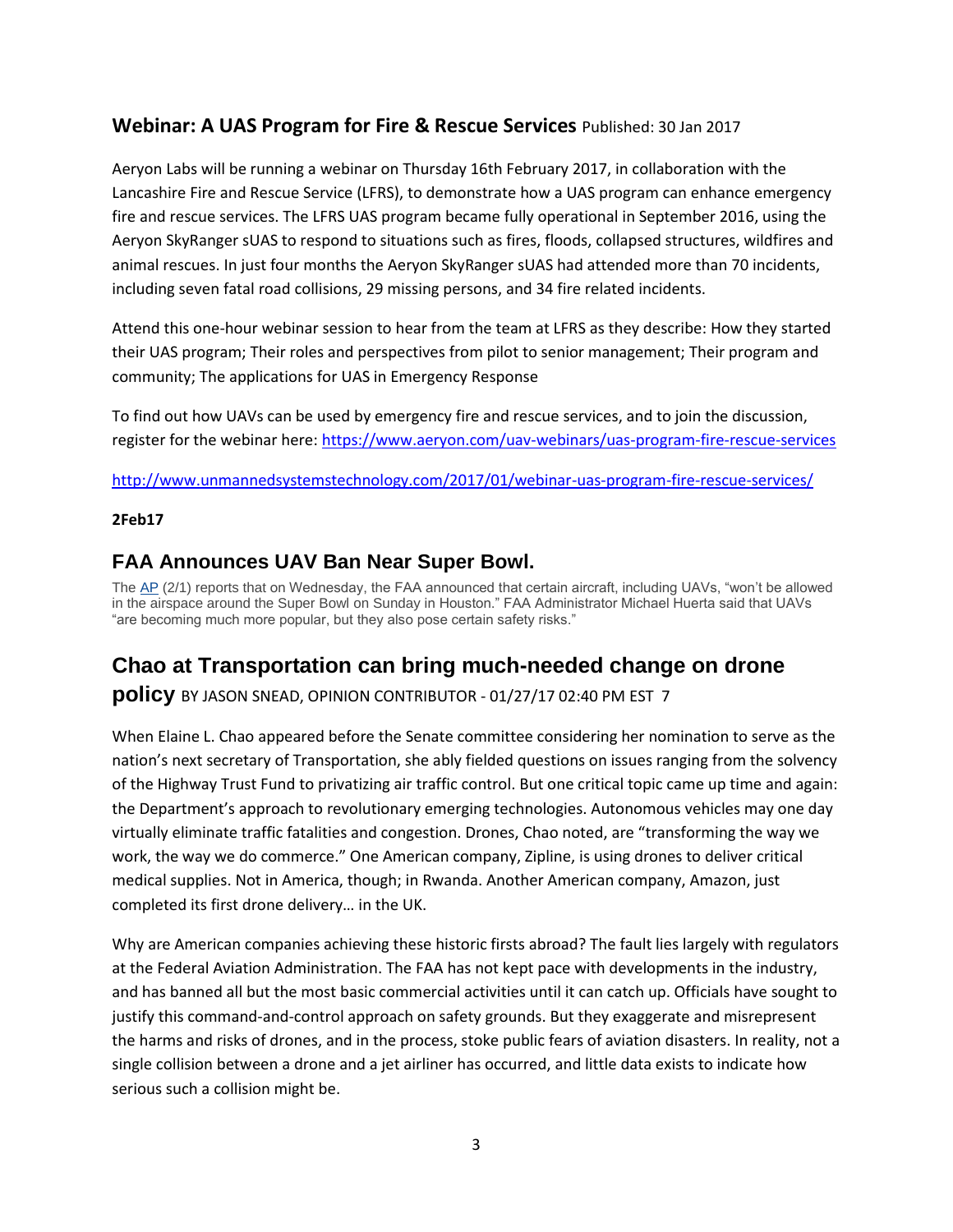At her hearing, Chao laid out a vision for regulation that sounds quite different from what has been outlined above. "First and foremost, safety will continue to be the primary objective. Regulatory decisions should be rooted in analysis derived from sound science and data, with risk-based analysis… and that considers both the costs and the benefits of new rulemakings." She later called this method "the best way we protect consumers," and asserted that regulators can and should promote safety without "dampen[ing] the basic creativity and innovation" that makes our dynamic, world-leading economy possible[. http://thehill.com/blogs/pundits-blog/technology/316549-chao-at-transportation](http://thehill.com/blogs/pundits-blog/technology/316549-chao-at-transportation-can-bring-much-needed-change-on-drone)[can-bring-much-needed-change-on-drone](http://thehill.com/blogs/pundits-blog/technology/316549-chao-at-transportation-can-bring-much-needed-change-on-drone)

### **3Feb17**

**'Bat Bot' Soon to Take to the Skies** Robot that flies like a bat to help researchers improve safety of drones By ELLIE KINCAID Updated Feb. 2, 2017 10:25 a.m. ET

Inspired by nature, researchers have built a robot that swoops and dives like a bat. They say it will aid efforts to understand how bats fly and could offer safety improvements on drones that use helicopter blades. The researchers call their flier Bat Bot—or B2 for short—a recent addition to a family of robots patterned after animals, such as birds and insects.

Unlike the wings of other flying animals, bat wings are "extremely articulated" like human hands, says Bat Bot engineer Alireza Ramezani of the University of Illinois at Urbana-Champaign. The researchers drew from biological studies of bat flight to determine what aspects of the animal's complicated anatomy were essential to re-create in their robot. They simplified the more than 40 joints in bat wings down to nine, with five controlled by tiny motors. Bat Bot bends joints in its wings and swishes its tail from side to side to fly like a bat.

The researchers, who described their project in the journal Science Robotics, then programmed batty maneuvers for their robot. It can fly straight for approximately 30 meters (a meter is 3.3 feet), fold one wing at a time to perform a sweeping turn, and move its legs to take a nose dive like that of a bat going after an insect. A thin silicone-based material stretched as a membrane over the lightweight skeleton mimics the flexibility of bat wings.

"The safety of bat-inspired robots with soft wings is the most significant advantage," says Soon-Jo Chung, a California Institute of Technology professor of aerospace and co-author on the paper. Compared with drones powered by rotating helicopter blades, B2 would be quieter and less dangerous to use around humans, he says. The robot weighs 93 grams (a gram is 0.035 ounces) with a 47 centimeter wingspan, similar in size to the Egyptian fruit bat, Dr. Chung says.

<https://www.wsj.com/articles/bat-bot-soon-to-take-to-the-skies-1485975600>

### **DARPA Details OFFensive Swarm-Enabled Tactics UAV Program.**

[FlightGlobal](http://mailview.bulletinmedia.com/mailview.aspx?m=2017020301aiaa&r=2980706-1fcf&l=00a-12f&t=c) (2/2) reports that DARPA has released details of its planned OFFensive Swarm-Enabled Tactics (OFFSET) UAV program, for which it will award \$14 million for up to two contractors selected to work on the initiative. The program seeks to "leverage" existing gaming industry technologies such as augmented and virtual reality, hardware, and open-source libraries to control swarms of UAVs using "hand gestures, touch or haptic interfaces."